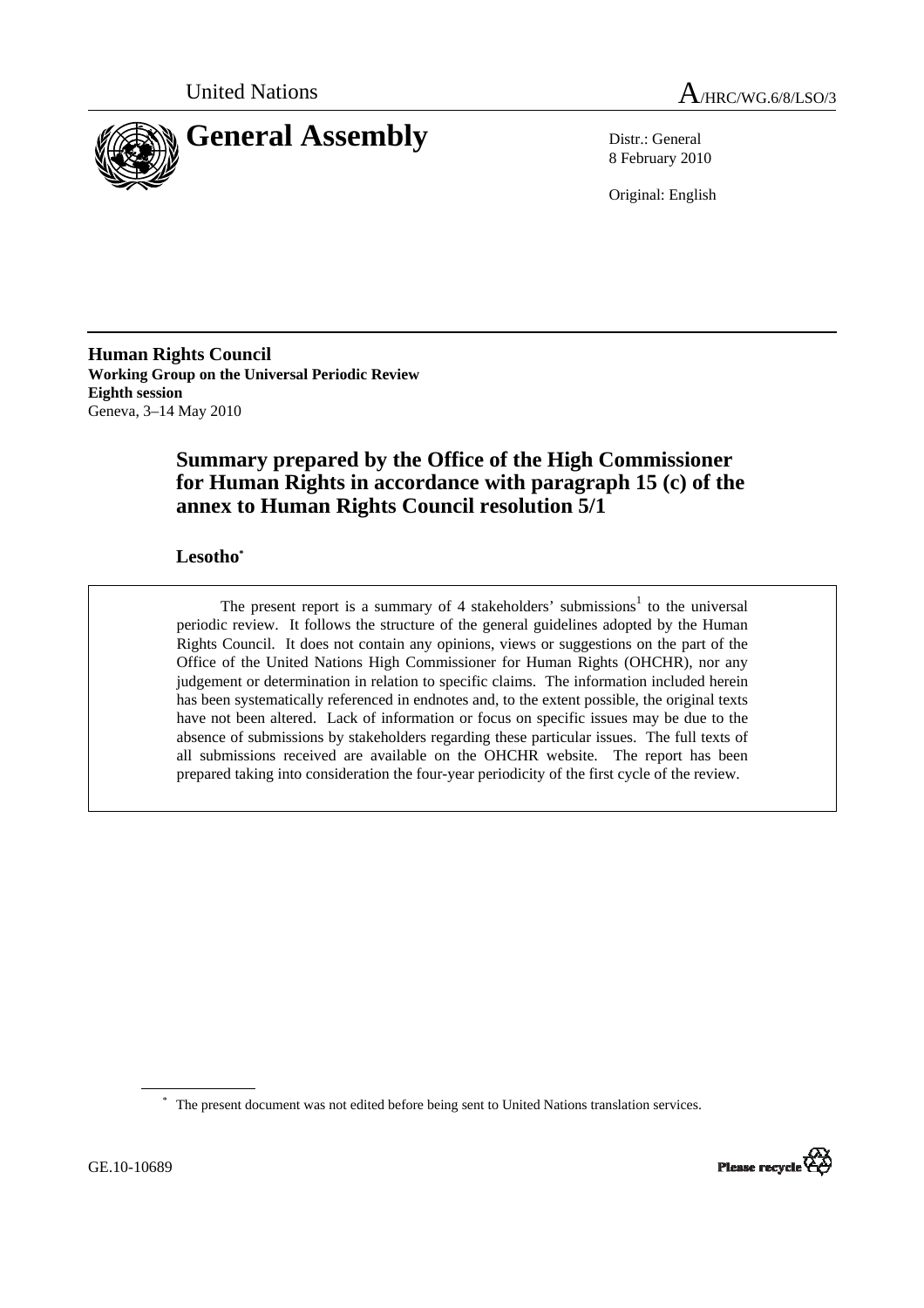# **I. Background and framework**

## **A. Scope of international obligations**

1. The Lesotho Council of Non-Governmental Organisations (LCN), in a joint submission, reported that Lesotho has ratified most of the Human Rights treaties and some ILO conventions, some of them with reservations. LCN indicated that Lesotho ratified the Convention on the Elimination of all Forms of Discrimination against Women (CEDAW) with the reservation that CEDAW will only be applicable if it is not inconsistent with the Constitution.<sup>2</sup> LCN recommended that Lesotho remove the reservations it has made to CEDAW.3 LCN also reported that Lesotho has not incorporated most of these international instruments into national law.<sup>4</sup> World Vision (WV) made specific references to the international instruments related to children's rights.<sup>5</sup>

# **B. Constitutional and legislative framework**

2. LCN reported that Chapter two of the 1993 Constitution provides for fundamental human rights and freedoms. While civil and political rights are justiciable, socio-economic and cultural rights are merely stated as state policies.<sup>6</sup> LCN recommended that Lesotho make socio-economic human rights justiciable in the courts.<sup>7</sup>

3. LCN reported that the Children's Protection and Welfare Bill (2004), which consolidates and reforms the laws relating to the protection and welfare of children, has been tabled in parliament since 2004 but has not yet been enacted.<sup>8</sup> LCN recommended that Lesotho enact specific child legislation that protects the rights of children.<sup>9</sup>

### **C. Institutional and human rights infrastructure**

4. LCN reported that the Office of the Ombudsman is one of the structures established to address human rights complaints lodged mainly against civil servants. It is not mandated for human rights abuses that occur in the private sector. It also does not have any enforcement powers, which might have an impact on the implementation of the recommendations regarding reparations.10

5. LCN indicated that the establishment of the human rights commission is still outstanding though it is long overdue.<sup>11</sup>

6. LCN reported that the Police Complaints Authority, whose main role is to deal with complaints made against the police, did not make much progress in addressing its shortcomings such as lack of capacity and allegations of malpractice as one of its procedural requirements is that the complainant should first be lodged with the Minister before being referred to the Authority.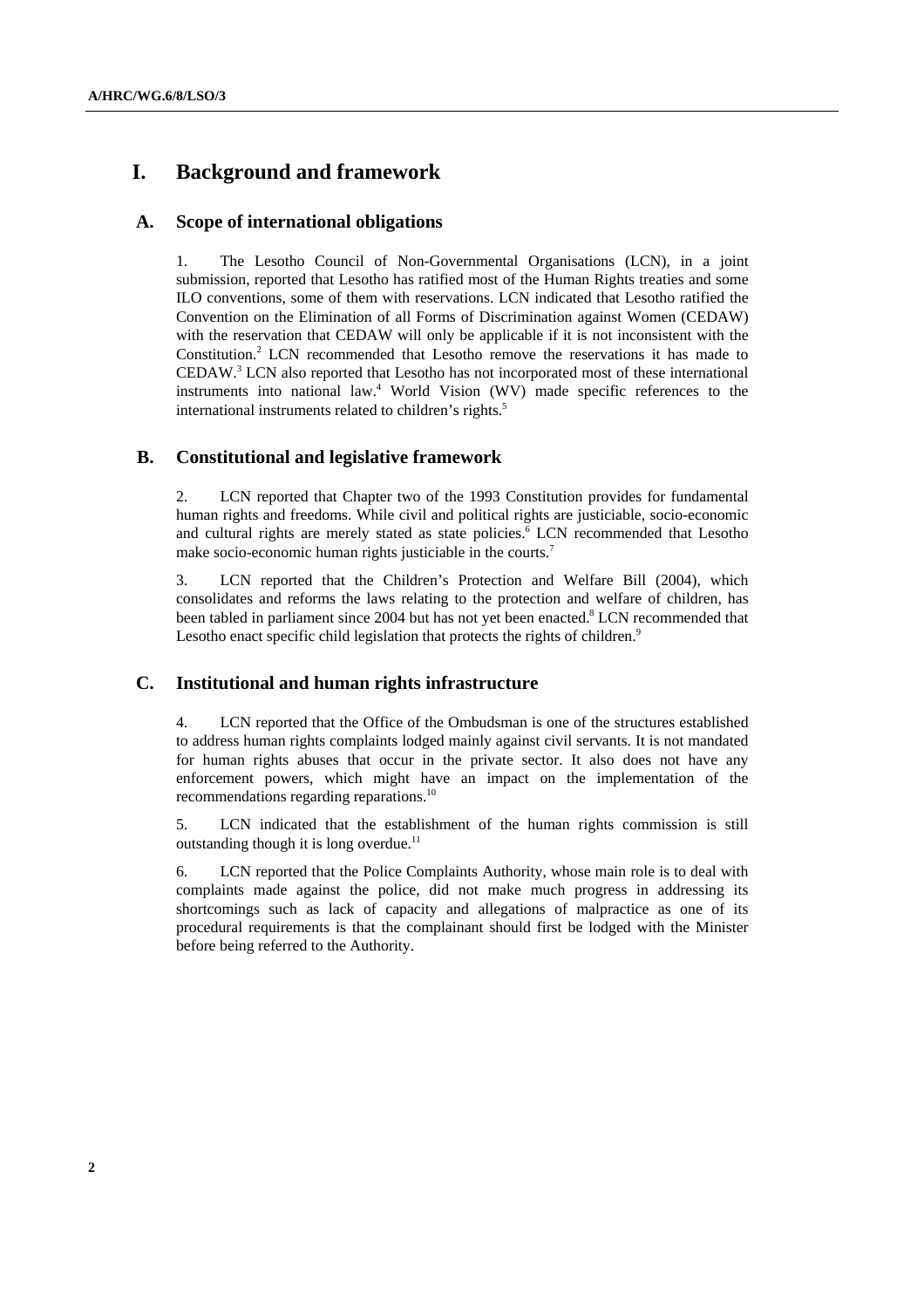# **II. Promotion and protection of human rights on the ground**

# **A. Cooperation with human rights mechanisms**

#### **Cooperation with treaty bodies**

7. WV recommended that Lesotho submit its overdue reports with regard to the Convention on the Rights of the Child and its two Optional Protocols.<sup>12</sup> LCN recommended that Lesotho report on the implementation of international agreements related to torture.<sup>13</sup>

## **B. Implementation of international human rights obligations, taking into account applicable international humanitarian law**

#### **1. Equality and non-discrimination**

8. LCN indicated that the Constitution prohibits discrimination of any kind and unfair treatment except where customary law is applicable. This encourages discrimination of women based on customary law.14 LCN recommended that the Constitution should prohibit all forms of discrimination against women, whether due to customary law or not.<sup>15</sup> LCN also reported that Article 40(1) of the Constitution discriminates against women, in that it provides that a foreigner who marries a Mosotho man can be eligible to apply for citizenship of Lesotho. However, this is not the case if a Mosotho woman marries a foreigner, even if they choose to reside in Lesotho.<sup>16</sup> LCN recommended that Lesotho give similar citizenship rights to spouses of Basotho females and to their male counterparts.<sup>1</sup>

9. LCN reported that customary law treats women as minors and as such renders them incompetent to enjoy certain rights such as the right to inherit.<sup>18</sup> WV also referred to this issue.<sup>19</sup>

10. LCN indicated that the 1974 Marriage Act sets up the minimum age for marriage at sixteen, which encourages early marriage of girls.<sup>20</sup>

11. LCN added that children in rural Lesotho suffer neglect and discrimination by society and government.<sup>21</sup>

12. WV recommended that Lesotho revise all laws and make necessary changes, including through public campaigns, to assure equal treatment of all children without discrimination on the grounds of colour, sex, ethnic or social origin or disability.<sup>22</sup>

13. Matrix Support Group (MSG) reported that the legal system has made massive efforts to eradicate instances of discrimination and unequal treatment in almost all areas except in issues of homosexuality.<sup>23</sup> Although no provision in the Constitution explicitly provides for or prohibits homosexuality, <sup>24</sup> MSG noted that male homosexuality is illegal in Lesotho by virtue of the sodomy law, while the law is totally silent on female homosexuality.<sup>25</sup> MSG added that lesbians are also subjected to the patterns of discrimination suffered by gay men.<sup>26</sup>

14. MSG indicated that the sodomy law does not seem to have ever been enforced at any time in Lesotho save where it was not consensual, and that the Sexual Offences Act made the sodomy law useless.<sup>27</sup>

15. MSG reported that marriage is governed by customary law and common law (through the Marriage Act), both of them excluding same-sex marriage.28 MSG reported that, although no mention of homosexuals is made anywhere in the Adoption Proclamation, homosexuals may not adopt as a couple because they are not allowed to enter into the institution of marriage, and because of the criminalisation of male homosexuality.<sup>29</sup>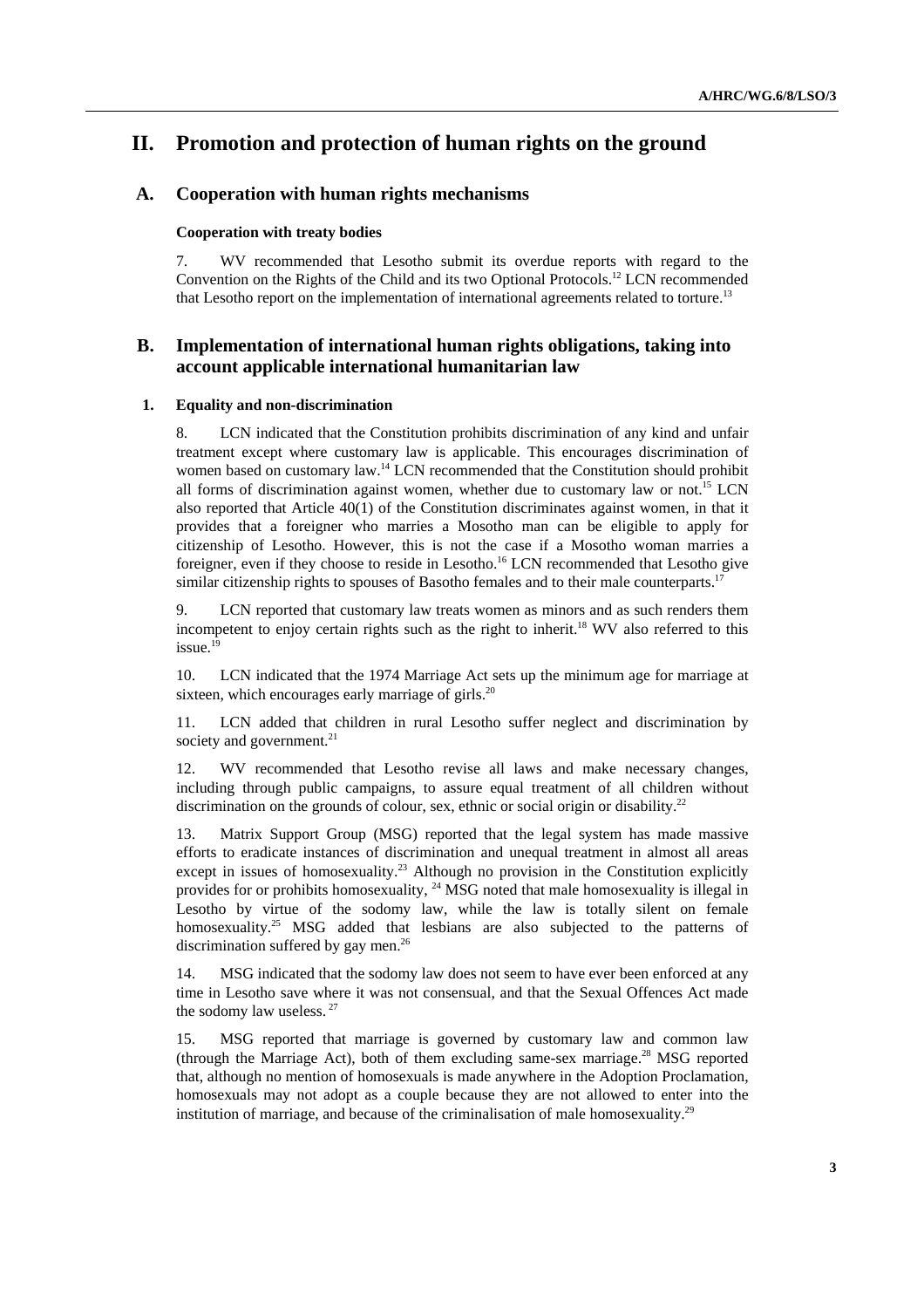#### **2. Right to life, liberty and security of the person**

LCN reported that use of force and physical assaults against detainees by police appear to be common in Lesotho in order to extract confessions. LCN underlined that torture and inhuman or degrading punishment or other treatment is prohibited under the Constitution, but that article 8 (2) of the Constitution states that "any ill-treatment done under the authority of any law shall not be held to be inconsistent with or in contravention of this section to extent that the law in question authorizes the infliction of any description of punishment that was lawful in Lesotho immediately before the coming into operation of the Constitution".30 LCN also reported that there is no specific offence of torture in criminal law, and the courts have not defined torture in their jurisprudence.<sup>31</sup> LCN recommended that communities and relevant stakeholders be sensitised on issues of torture and other forms of ill-treatment.<sup>32</sup> LCN also recommended that Lesotho enact legislation to incorporate the United Nations Convention against Torture and Other Cruel, Inhuman or Degrading Treatment or Punishment and its Optional Protocol into domestic legislation, in particular, the definition of torture.<sup>33</sup>

17. LCN reported that another challenge faced by the police service is that the army sometimes interferes with the discharge of their duties, by taking over particularly on matters that are political. This was experienced in Lesotho in the post election disputes of 2007 where the army abducted people that were alleged to be suspects and tortured them<sup>34</sup>.

18. LCN reported that prison living conditions are appalling and are damaging to the physical and mental well-being of inmates. Conditions such as poor sanitation, lack of nutritious food and medicines fall short of United Nations standards for the treatment of prisoners, and the worst conditions amount to ill-treatment or torture by some police officials during the interrogation stage.35 LCN noted positive steps due to the willingness of the Government to reform the criminal justice system, and that some of the recommendations made by the Ombudsman and civil society organisations have been implemented.<sup>36</sup>

19. Global Initiative to End all Corporal Punishment (GIEACPC) reported that corporal punishment is lawful in the home, in schools and in the penal system as a sentence for crimes and in alternative care. In July 2008, a Child Protection and Welfare Bill was under consideration, which would prohibit judicial corporal punishment but not all corporal punishment by parents. The Education Bill (2009) would prohibit corporal punishment in schools.<sup>37</sup> GIEACPC strongly recommend that Lesotho introduce legislation as a matter of urgency to prohibit all corporal punishment of children in the home and all other settings.<sup>38</sup> LCN reported similar information.<sup>39</sup>

20. LCN reported that child exploitation and abuse occur in the country with 2 out of 3 children exposed to human rights violations.<sup>40</sup> LCN reported that sexual offences are criminalised by law in Lesotho but that such cases seem to be escalating. Some of these cases are not reported to the police due to fear of victimisation by society.41

21. LCN reported that available data show that the hosting of the 2010 World Cup soccer championship has escalated trafficking of children for sexual exploitation from Lesotho.<sup>42</sup> WV made similar comments.<sup>43</sup>

22. WV stated that, although the law prohibits the employment of children under the age of 15, and places restrictions on the employment of children under 18, child labour remains a serious concern. Child labour laws do not cover the informal and agricultural sectors. In addition, poverty and the HIV/AIDS epidemic have resulted in an increased rate of child labour. 44 WV indicated that boys tend to work as shepherds and girls as domestic workers. WV described the difficult working conditions of shepherd boys and explained that they are considered to be a feature of local culture and a pre-requisite to manhood.45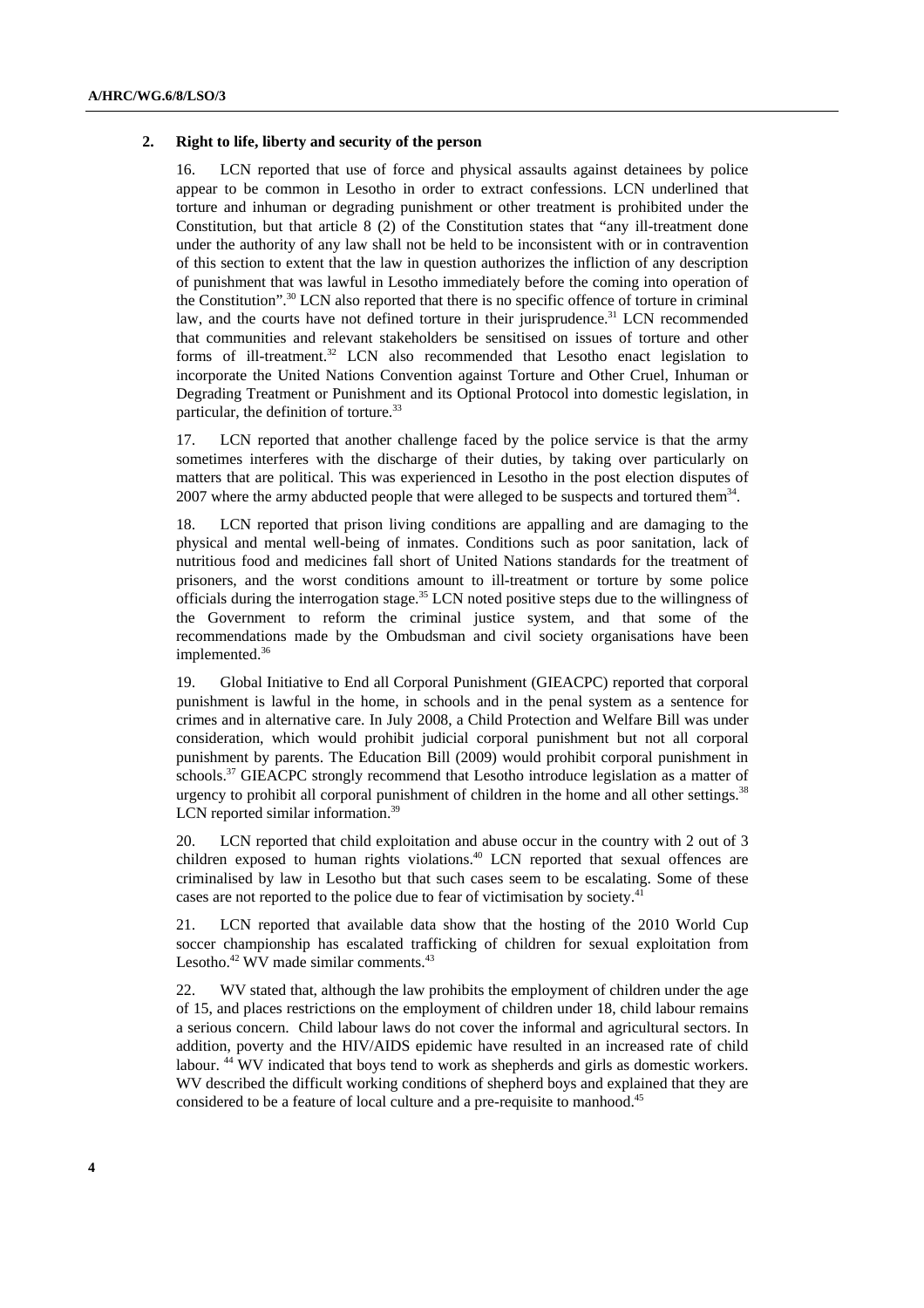#### **3. Administration of justice and the rule of law**

23. LCN reported that the independence of the judiciary in Lesotho is questionable, as the appointment of the Chief Justice of the High Court is made by the Prime Minister and the appointment of the other judges is made by the Judicial Service Commission, whose members are mostly appointed by the Prime Minister. The Law Society of Lesotho is not represented in the Judicial Service Commission.46

24. LCN recommended that Lesotho consider establishing a children's court to address cases involving children.47

#### **4. Right to privacy, marriage and family life**

25. WV reported that, although the Government has taken steps towards universal birth registration, there are still significant barriers to, particularly in remote areas, and in general awareness of, the importance of birth registration. It is estimated that only 26 per cent of births are registered.<sup>48</sup> WV recommended that Lesotho guarantees the right to be registered as soon as possible after birth, through a simplified procedure, which is both free and available without discrimination.49

#### **5. Freedom of religion or belief, expression, association and peaceful assembly, and right to participate in public and political life**

26. LCN reported that freedom of expression is guaranteed by the Constitution. Restrictions to this freedom, which the law permits, would have to be justified and should not abridge this freedom to a greater extent than is necessary in a practical sense in a democratic society.<sup>50</sup> LCN reported that there is no legislation that codifies these rights and ensures that they are practically protected. Therefore, many newspapers reporting on political leaders have been subjected to claims of defamation in courts of law. This has led to self censorship. LCN indicated that, when the Government feels discontent about issues or opinions covered by a media organization, it will withdraw the right for it to advertise government jobs. 51 LCN reported that this could be avoided by the establishment of the long-awaited media council, as provided for in the Media Policy, which has not yet been adopted by the government after twelve years of delaying tactics.<sup>52</sup> LCN recommended that Lesotho adopt the Media Policy.<sup>53</sup>

27. LCN reported that the Government continues to own and dominate the news content of the state-controlled print and electronic media.<sup>54</sup> LCN indicated that, for example, only political rallies of the ruling party are broadcast on television and state radio.<sup>55</sup> LCN recommended that control of the media be revised in compliance with the African Charter on Broadcasting and the Windhoek Declaration.<sup>56</sup>

28. LCN reported that the Government is seeking to amend the Internal Security Act, which provides that a person organising a public gathering, rally or procession should notify police of such intention at least three days before the event, into a regulation that would make it mandatory for the organisers to seek permission from the police.<sup>57</sup>

29. LCN reported that child participation is limited if not non-existent. There is very little effort made to allow children to be involved in national issues or even to consult children on issues that concern them.<sup>58</sup>

#### **6. Right to work and to just and favourable conditions of work**

30. LCN reported that Lesotho relies on the 1992 Labour Code Order for the protection of workers' rights, which is not very comprehensive. In many respects, the factory workers work under substandard conditions.<sup>59</sup>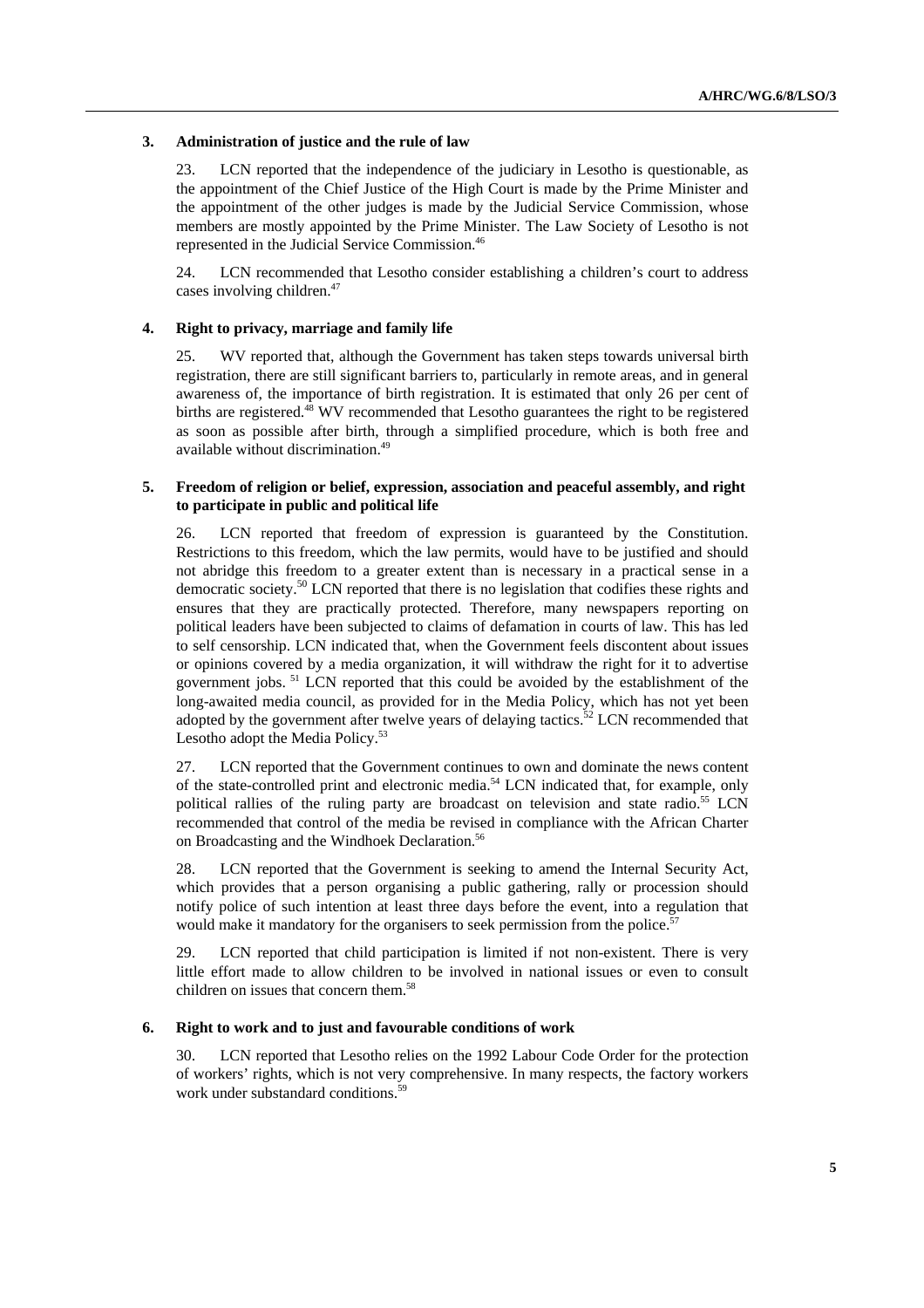#### **7. Right to social security and to an adequate standard of living**

31. WV reported that poverty is a major factor in most Basotho children's lives and the greatest threat to the full realisation of their rights, as 58 per cent of Lesotho's population live below the poverty line.<sup>60</sup>

32. LCN reported that there are an estimated 180,000 orphans in Lesotho, most of whose parents died of AIDS. Poverty, HIV/AIDS and food insecurity are interlinked and form the biggest threats to child safety in Lesotho.<sup>61</sup> WV also underlined this situation.<sup>62</sup> WV reported that Lesotho has now adopted its own programme of action to scale up the response against HIV/AIDS. However, despite high-level support, the response has been slow and the ministerial capacity is lacking to implement the programme of action.<sup>63</sup>

33. WV indicated that access to basic health services remains difficult for many poor and rural people due to the location of these services and costs involved in accessing them. Maternal and child mortality rates are high.<sup>64</sup> WV recommended that Lesotho, in conjunction with development partners, provide basic health services to all sectors of the population, including those living in remote areas. Child survival, health and nutrition must feature prominently in national and district level health policies.<sup>65</sup>

#### **8. Right to education and to participate in the cultural life of the community**

34. LCN referred to the 2009 Education Bill, which provides for compulsory primary education and clarifies the roles and responsibilities of persons and institutions involved in education.<sup>66</sup> LCN also indicated that Lesotho established a system that provides for free primary education; however 20 per cent of rural children do not attend school as a result of early marriage, child labour or the HIV/AIDS pandemic.<sup>67</sup> WV added that poverty is another factor, with families unable to afford the fees for uniforms, books and school materials, and children are needed to help support their families.<sup>68</sup>

35. WV reported that more girls than boys attend primary school in rural areas, as boys work as shepherd boys from a very young age. Although there is a programme of nonformal education targeting these children, it might not be reaching all parts of the country and benefiting all shepherd boys. $69$  WV recommended that Lesotho take measures to redress the imbalance between boys' and girls' enrolment and attendance at primary school, work to increase shepherd boys' access to education, and reverse this traditional practice of child labour.<sup>70</sup>

36. WV reported that Lesotho also has one of the highest levels of adult literacy on the African continent.<sup>71</sup>

# **III. Achievements, best practices, challenges and constraints**

37. WV reported that declining harvests, periodic droughts, erratic rainfall and severe storms in late 2007, combined with an increase in the cost of seeds and fertilizers, have led to a situation of significant food insecurity for Lesotho. Almost one quarter of the population will require humanitarian assistance before the next harvest in April 2010.72 WV recommended that Lesotho take steps towards long-term solutions to its food security situation by adopting a livelihoods approach and encouraging community participation.<sup>73</sup>

38. WV reported that HIV/AIDS is considered the single most important threat to development in Lesotho. Almost one quarter of the adult population and 12,000 children under the age of 14 are living with HIV. 110,000 children have been orphaned by the HIV/AIDS epidemic.<sup>74</sup>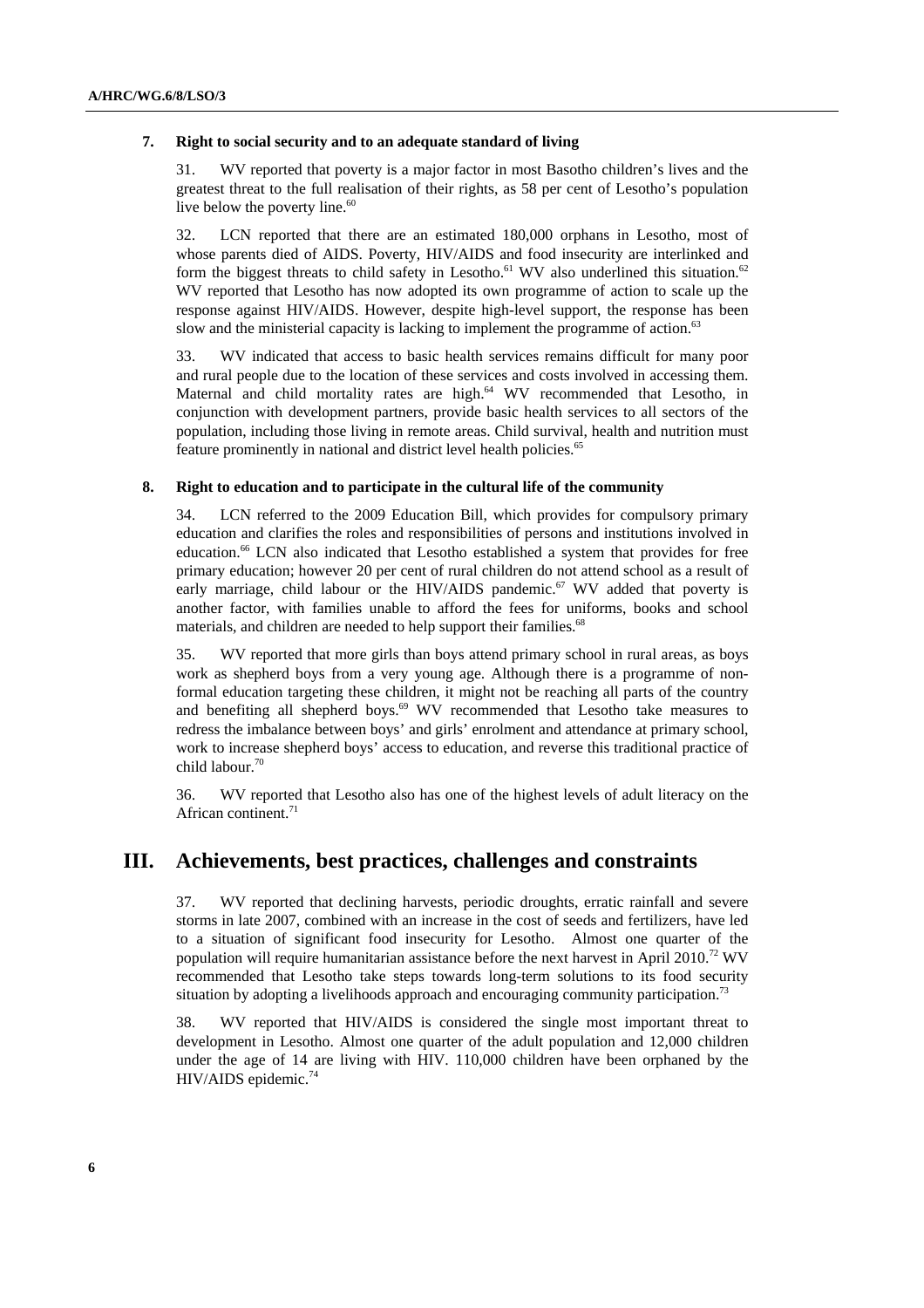# **IV. Key national priorities, initiatives and commitments**

N/A

# **V. Capacity-building and technical assistance**

N/A

### *Notes*

| 1                        | The stakeholders listed below have contributed information for this summary; the full texts of all<br>original submissions are available at: www.ohchr.org. (One asterisk denotes a non-governmental<br>organization in consultative status with the Economic and Social Council). |                                                                                                                                                                                                                               |
|--------------------------|------------------------------------------------------------------------------------------------------------------------------------------------------------------------------------------------------------------------------------------------------------------------------------|-------------------------------------------------------------------------------------------------------------------------------------------------------------------------------------------------------------------------------|
|                          | Civil society                                                                                                                                                                                                                                                                      |                                                                                                                                                                                                                               |
|                          | <b>GIEACPC</b>                                                                                                                                                                                                                                                                     | Global Initiative to End All Corporal Punishment of Children, London,<br>United Kingdom;                                                                                                                                      |
|                          | <b>LCN</b>                                                                                                                                                                                                                                                                         | Lesotho Council of Non-Governmental Organisations, Women and Law in<br>Southern Africa, Development for Peace Education, Transformation Resource<br>Centre and Media Institute of Southern Africa; Lesotho; joint submission; |
|                          | <b>MSG</b>                                                                                                                                                                                                                                                                         | Matrix Support Group, Lesotho;                                                                                                                                                                                                |
|                          | WV                                                                                                                                                                                                                                                                                 | World Vision International*, World Vision Lesotho, Switzerland and Lesotho,<br>joint submission.                                                                                                                              |
| 2                        | LCN, para. 18.                                                                                                                                                                                                                                                                     |                                                                                                                                                                                                                               |
| 3                        | LCN, para. 23.                                                                                                                                                                                                                                                                     |                                                                                                                                                                                                                               |
| $\overline{\mathcal{A}}$ | LCN, para.2.                                                                                                                                                                                                                                                                       |                                                                                                                                                                                                                               |
| 5                        | WV, p. 1.                                                                                                                                                                                                                                                                          |                                                                                                                                                                                                                               |
| 6                        | LCN, para. 3.                                                                                                                                                                                                                                                                      |                                                                                                                                                                                                                               |
| 7                        | LCN, para. 41.                                                                                                                                                                                                                                                                     |                                                                                                                                                                                                                               |
| 8                        | LCN, para. 33.                                                                                                                                                                                                                                                                     |                                                                                                                                                                                                                               |
| $\boldsymbol{9}$         | LCN, para. 40.                                                                                                                                                                                                                                                                     |                                                                                                                                                                                                                               |
| 10                       | LCN, para. 8.                                                                                                                                                                                                                                                                      |                                                                                                                                                                                                                               |
| 11                       | LCN, para. 9.                                                                                                                                                                                                                                                                      |                                                                                                                                                                                                                               |
|                          | $12$ WV, p. 3.                                                                                                                                                                                                                                                                     |                                                                                                                                                                                                                               |
|                          | $13$ LCN, para, 17.                                                                                                                                                                                                                                                                |                                                                                                                                                                                                                               |
| 14                       | LCN, para. 21.                                                                                                                                                                                                                                                                     |                                                                                                                                                                                                                               |
| 15                       | LCN, para. 23.                                                                                                                                                                                                                                                                     |                                                                                                                                                                                                                               |
|                          | <sup>16</sup> LCN, para. 22.                                                                                                                                                                                                                                                       |                                                                                                                                                                                                                               |
| 17                       | LCN, para. 23.                                                                                                                                                                                                                                                                     |                                                                                                                                                                                                                               |
|                          | <sup>18</sup> LCN, para. 19.                                                                                                                                                                                                                                                       |                                                                                                                                                                                                                               |
|                          | $19$ WV, p. 3.                                                                                                                                                                                                                                                                     |                                                                                                                                                                                                                               |
| 20                       | LCN, para. 20.                                                                                                                                                                                                                                                                     |                                                                                                                                                                                                                               |
|                          | $21$ LCN, para. 40.                                                                                                                                                                                                                                                                |                                                                                                                                                                                                                               |
| 23                       | $22$ WV, p. 4.                                                                                                                                                                                                                                                                     |                                                                                                                                                                                                                               |
|                          | MSG, p. 1.                                                                                                                                                                                                                                                                         |                                                                                                                                                                                                                               |
|                          | $24$ MSG, p. 2.<br>$25$ MSG, p. 3.                                                                                                                                                                                                                                                 |                                                                                                                                                                                                                               |
| 26                       | MSG, p. 3.                                                                                                                                                                                                                                                                         |                                                                                                                                                                                                                               |
| 27                       | MSG, p. 4.                                                                                                                                                                                                                                                                         |                                                                                                                                                                                                                               |
| 28                       | MSG, p. 5.                                                                                                                                                                                                                                                                         |                                                                                                                                                                                                                               |
| 29                       | MSG, pp. 5-6.                                                                                                                                                                                                                                                                      |                                                                                                                                                                                                                               |
| 30                       | LCN, para. 10.                                                                                                                                                                                                                                                                     |                                                                                                                                                                                                                               |
| 31                       | LCN, para. 11.                                                                                                                                                                                                                                                                     |                                                                                                                                                                                                                               |
| 32                       | LCN, para. 15.                                                                                                                                                                                                                                                                     |                                                                                                                                                                                                                               |
| 33                       | LCN, para. 16.                                                                                                                                                                                                                                                                     |                                                                                                                                                                                                                               |
|                          |                                                                                                                                                                                                                                                                                    |                                                                                                                                                                                                                               |